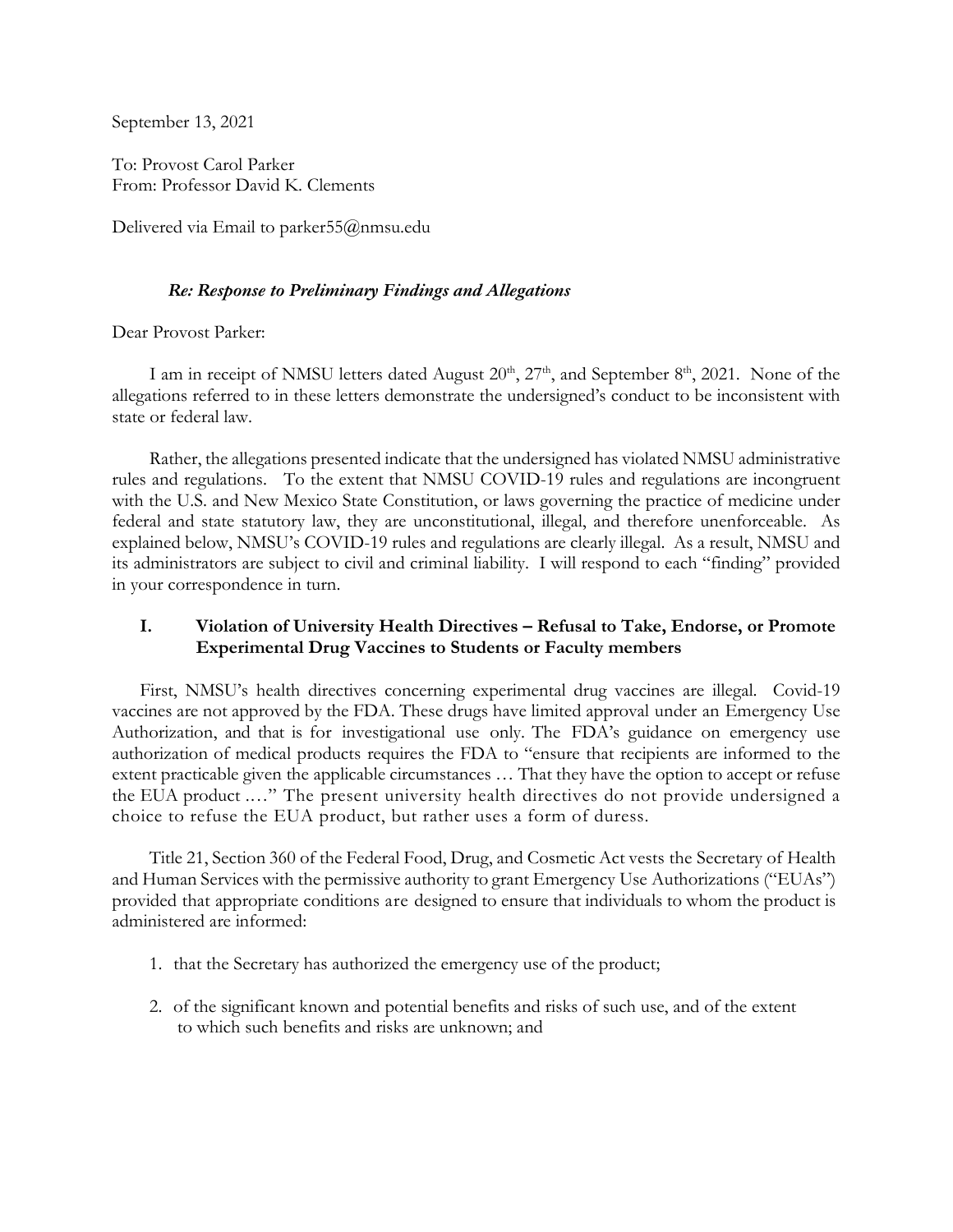3. **of the option to accept or refuse administration of the product**, of the consequences, if any, of refusing administration of the product, and of the alternatives to the product that are available and of their benefits and risks.<sup>1</sup>

The right to avoid the imposition of human experimentation is fundamental, rooted in the Nuremberg Code of 1947, has been ratified by the 1964 Declaration of Helsinki, and further codified in the United States Code of Federal Regulations. In addition to the United States regarding itself as bound by these provisions, these principles were adopted by the FDA in its regulations requiring the informed consent of human subjects for medical research. It is unlawful to conduct medical research, even in the case of an emergency, unless steps are taken to secure **informed consent** of all participants.

NMSU has not provided informed consent through fact sheets provided by any of the three experimental drug vaccine providers. Namely, Moderna, Pfizer/BioNTECH, and Johnson & Johnson (Jansen). NMSU, therefore not only has failed to provide informed consent, but failed to secure informed consent from its students and faculty.

For example, the Janssen EUA fact sheet contains the following notice:

#### **"INFORMATION TO PROVIDE TO VACCINE**

**RECIPIENTS/CAREGIVERS"** As the vaccination provider, you must communicate to the recipient or their caregiver, information consistent with the "Fact Sheet for Recipients and Caregivers" (and provide a copy or direct the individual to the website to obtain the Fact Sheet) prior to the individual receiving the Janssen Covid-19 Vaccine, including:

• FDA has authorized the emergency use of the Janssen Covid-19 Vaccine, which is not an FDA approved vaccine.

#### • *The recipient or their caregiver has the option to accept or refuse the Janssen COVID-19 Vaccine.*

• The significant known and potential risks and benefits of the Janssen Covid-19 Vaccine, and the extent to which such risks and benefits are unknown."

Clearly, any attempt to force anyone to take an experimental Covid-19 vaccine is a violation of federal law, and the conditions under which the Covid-19 vaccine has been authorized for use. The law is clear, experimental medical treatment cannot be mandated.

Second, NMSU can be held liable. Under the 2005 PREP Act enacted by Congress, pharmaceutical companies that manufacture EUA vaccines are shielded from liability related to injuries and damages caused by their experimental agents. However, any employer, public school, or any other *entity or person* who mandates experimental vaccines on any human being is not protected from liability for any resulting harm. While vaccine manufacturers may be shielded from liability, your institution is not protected, and neither are you.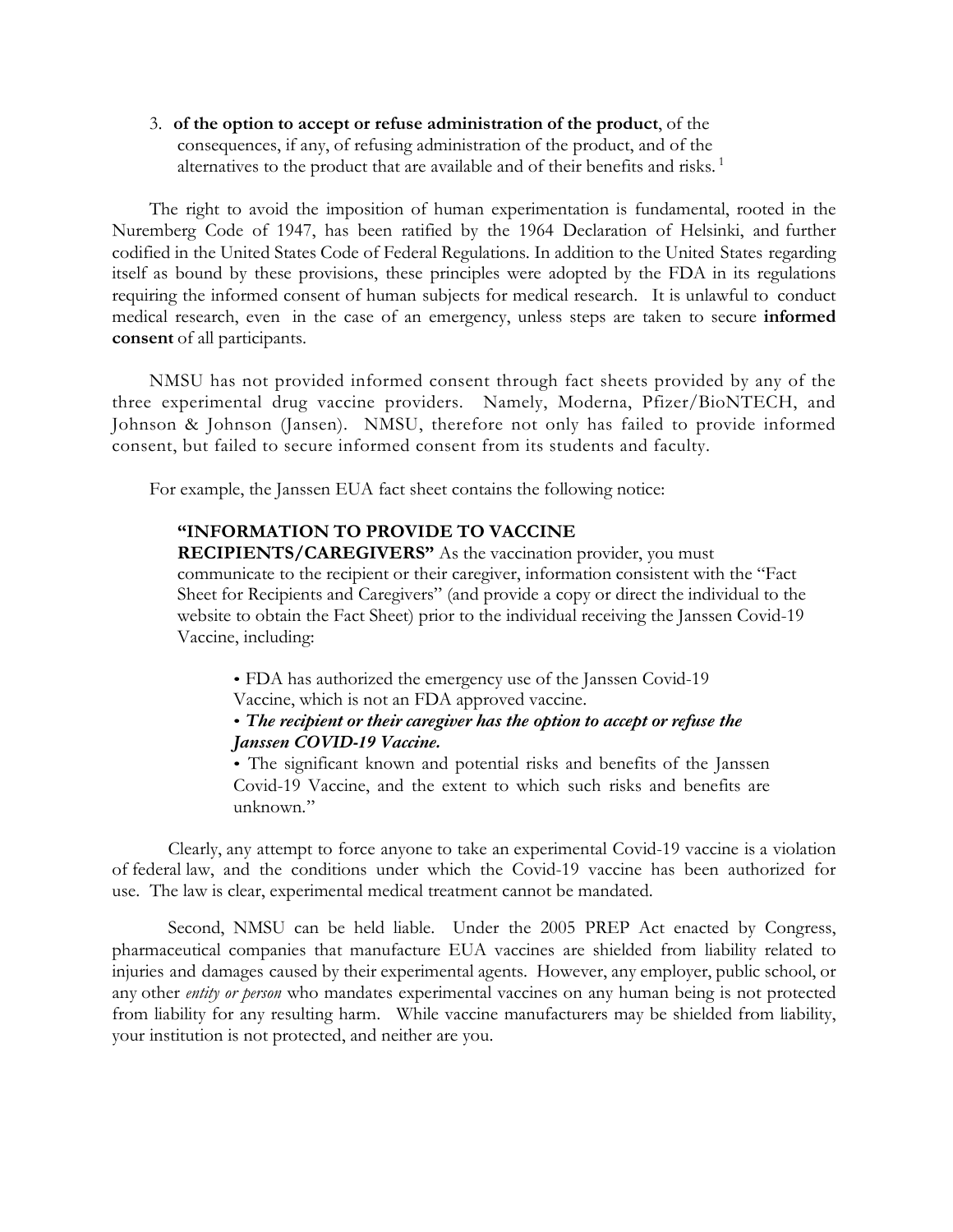I urge NMSU to comply with the FD&C Act and the terms of the EUA and the accompanying pharmaceutical fact sheets, and to advise all employees of their right to accept *or refuse* any Covid-19 vaccine. Any other course of action is contrary to federal law.

## **II. Violation of University Health Directives – Refusal to endorse and promote NMSU's mask policy --- or wear one.**

The science on mask efficacy is astonishingly clear. Standard cloth and surgical masks offer next to no protection against virus-sized particles or small aerosols. The size of a virus particle is much too small to be stopped by a surgical mask, cloth or bandana. A single virion of SARS-CoV-2 is about 60-140 nanometers or 0.1 microns. The pore size in a surgical mask is 200-1000x that size.

Consider that the CDC website states, "surgical masks do not catch all harmful particles in smoke." And that the size of smoke particles in a wildfire are  $\sim 0.5$  microns which is 5x the size of the SARS-CoV-2 virus. Wearing a mask to prevent catching SARS-CoV-2, or similarly sized influenza, is like throwing sand at a chain-link fence: it doesn't work. There has been one large randomized controlled trial that specifically examined whether masks protect their wearers from the coronavirus. This study found mask wearing "did not reduce, at conventional levels of statistical significance, the incidence of Sars-Cov-2-infection." *See* https://www.acpjournals.org/doi/10.7326/M20-6817.

Consider also, that the existence of more particles does not mean more virus. Research shows less virus does not mean less illness. Dr. Kevin Fennelly, a pulmonologist at the National Heart, Lung and Blood institute debunked the view that larger droplets are responsible for viral transmission. *See*  https://www.thelanced.com/journals.lanres/article/PIIS2213-2600(20)30323-4/fulltext. Fennelly referenced a 1953 paper on anthrax that showed a single bacterial spore of about one micron was significantly more lethal than larger clumps of spores. *See*  https://www.thelanced.com/journals.lanres/article/PIIS2213-2600(20)30323-4/fulltext. Exposure to one virus particle is theoretically enough to cause infection and subsequent disease. This is not an alarming thought - it simply means what it has always meant, that our immune system protects us continually all our life. *See https://www.sciencedaily.com/releases/2009/03/090313150254.htm.* There have been hundreds of mask studies related to influenza transmission done over several decades. It is a well-established fact that masks do not stop viruses. "Part of that evidence shows that cloth facemasks actually increase influenza-linked illness." *See* https://www.ncbi.nlm.nih.gov/pmc/articles/PMC4420971/ Bacteria are 50x larger than virus particles. *See* https://www.merriam-webster.com/words-at-play/virus-vs-bacteria-difference.

As such, virus particles can enter through the mask pores, yet bacteria remain trapped inside of the mask, resulting in the mask-wearer continually exposed to the bacteria. Related to the 1918- 1919 influenza pandemic, there was almost universal agreement among experts, that deaths were virtually never caused by the influenza virus itself but resulted directly from severe secondary pneumonia caused by well-known bacterial "pneumopathogens" that colonized the upper respiratory tract.

Dr. Fauci and his National Institute of Health studied pandemics and epidemics and concluded, "the vast majority of influenza deaths resulted from secondary bacterial pneumonia." *See*  https://academic.oup.com/jid/article/198/7/962/2192118. All parties mandating the use of facemasks are not only willfully ignoring established science but are engaging in what amounts to a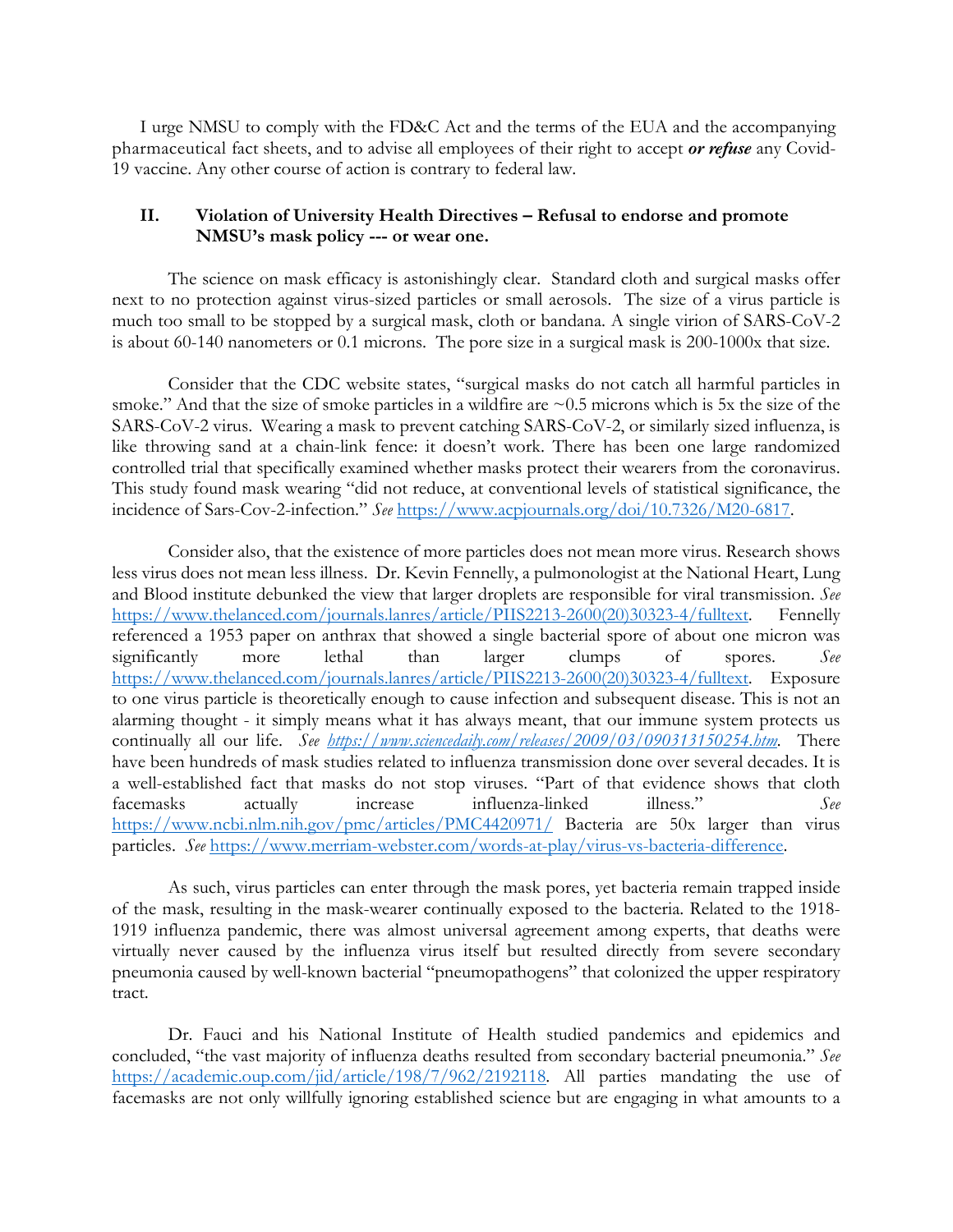clinical experimental trial. This conclusion is reached by the fact that facemask use, and Covid-19 incidence are being reported in scientific opinion pieces promoted by the CDC and others. *See* https://www.cdc.gov/coronavirus/2019-ncov/prevent-getting-sick/cloth-face-cover-guidance.html.

The fact is after reviewing ALL of the studies worldwide, the CDC found "no reduction in viral transmission with the use of face masks." *See* "Nonpharmaceutical Measures for Pandemic Influenza in Nonhealthcare Settings—Personal Protective and Environmental Measures, Jingyi Xiao1, Eunice Y. C. Shiu1, Huizhi Gao, Jessica Y. Wong, Min W. Fong, Sukhyun Ryu, and Benjamin J. Cowling (Volume 26, Number 5, May of 2020).

Regardless of the lack of safety and efficacy behind the decision to require NMSU employees to wear a mask, it is illegal to mandate EUA approved investigational medical therapies without informed consent. Mask use for viral transmission prevention is authorized for Emergency Use only. *See* https://www.fda.gov/media/137121/download.

The statute granting the FDA the power to authorize a medical product of emergency use requires that the person being administered the unapproved product be advised of his or her right to refuse administration of the product. *See* 21 21 U.S.C.§ S360bbb-3 (The FD&C Act). This statute further recognizes the well settled doctrine that medical experiments, or "clinical research," may not be performed on human subjects without the express, informed consent of the individual receiving treatment.

The right to avoid the imposition of human experimentation is fundamental, rooted in the Nuremberg Code of 1947, has been ratified by the 1964 Declaration of Helsinki, and further codified in the United States Code of Federal Regulations. In addition to the Unites States regarding itself as bound by these provisions, these principles were adopted by the FDA in its regulations requiring the informed consent of human subjects for medical research.

The law is very clear; it is unlawful to conduct medical research (even in the case of emergency), unless steps taken to … secure informed consent of all participants. Furthermore, by requiring employees to wear a mask, you are promoting the idea that the mask can prevent or treat a disease, which is an illegal deceptive practice. It is unlawful to advertise that a product or service can prevent…disease unless you possess competent and reliable scientific evidence… substantiating that the claims are true. *See* FTC Act, 15 U.S. Code § 4.

The FDA EUA for surgical and/or cloth masks explicitly states, "the labeling must not state or imply… that the [mask] is intended for antimicrobial or antiviral protection or related, or for use such as infection prevention or reduction." Masks do not claim to keep out viruses, yet NMSU continues to incorrectly advocate that that they do.

There are proven microbial challenges as well as breathing difficulties that are created and exacerbated by extended mask-wearing. Requiring NMSU employees to wear a mask sets the stage for contracting any infection, including COVID-19, and making the consequences of that infection much graver. In essence, a mask may very well put us at an increased risk of infection, and if so, having a far worse outcome.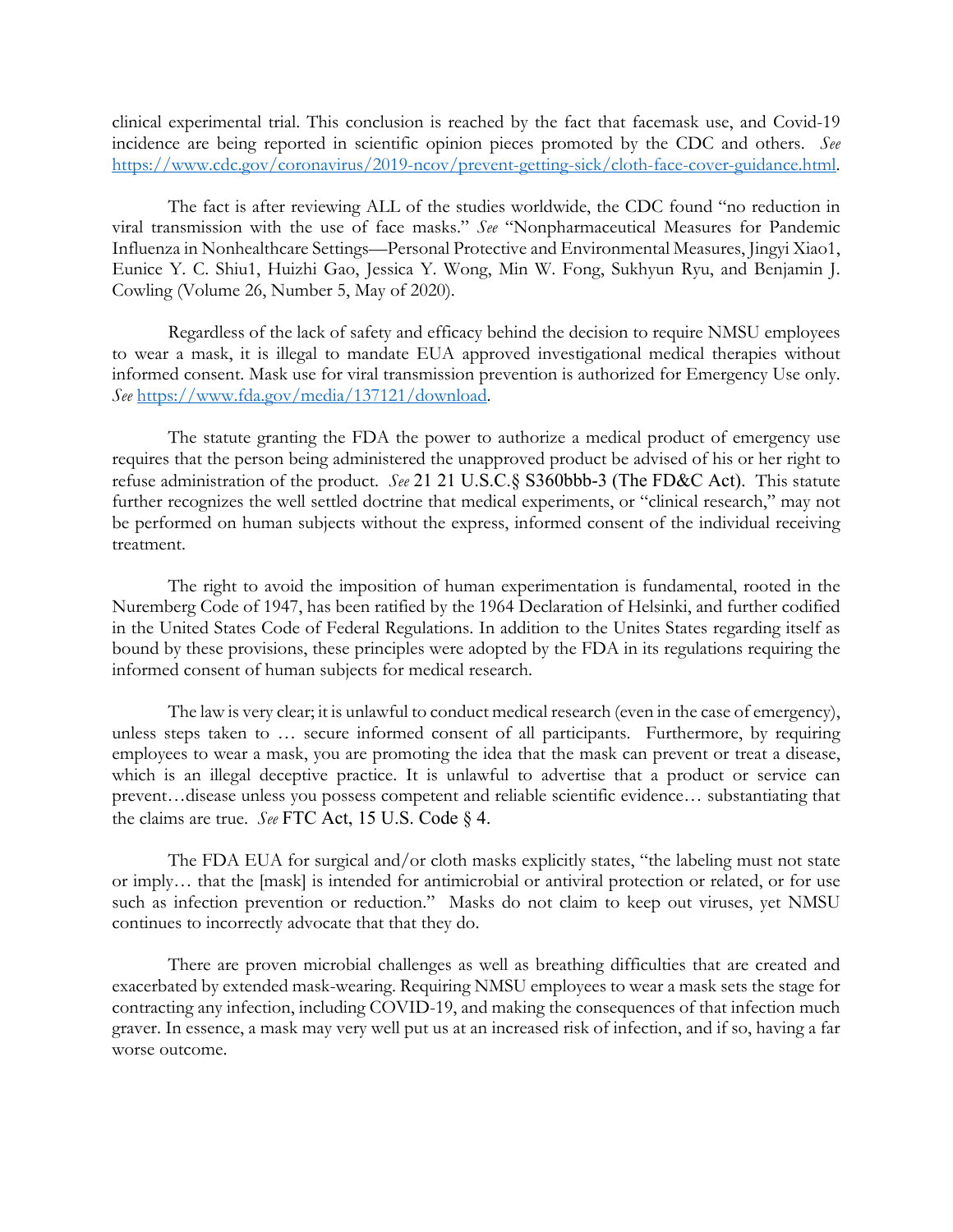The fact that mask wearing presents a severe risk of harm to the wearer should – standing alone – not be required for employees, particularly given that we are not ill and have done nothing wrong that would warrant an infringement of our constitutional rights and bodily autonomy. Promoting use of a non-FDA approved, Emergency Use Authorized mask, is unwarranted and illegal. This mandate is in direct conflict with Section 360bbb-3€(1)(A)(ii)(I-III), which requires the wearer to be informed of the option to refuse the wearing of such "device."

Misrepresenting the use of a mask as being intended for antimicrobial or antiviral protection, and/or misrepresenting masks for use as infection prevention or reduction is a deceptive practice under the FTC. It is clear, there is no waiver of liability under deceptive practices, even under a state of emergency. As such, forcing NMSU employees to wear masks, or similarly forcing use any other non-FDA approved medical product without the wearer's consent, is illegal and immoral.

This response letter serves as official notice that I do not consent to being forced to wear a mask. I will not fail to take the maximum action permissible under the law against NMSU, and against you personally. Accordingly, I urge you to comply with Federal and State law, and advise NMSU employees they have a right to refuse or wear a mask as a measure to prevent or reduce infection from Covid-19. Any other course of action is contrary to the law. Please confirm no further pressure will be exerted upon me to follow this illegal mask mandate, and that I will not face any retaliatory disciplinary action.

#### **III. Misinformation**

While I have been accused of spreading misinformation, nothing could be further from the truth. NMSU has consistently misinformed students and faculty, while trying to avoid all responsibility for the risks imposed. The "Pfizer-BioNTech COVID-19 Vaccine" and the "Moderna COVID-19 Vaccine" are not "vaccines" within the common, lay understanding of the public. Since vaccines were first discovered in 1796 the public has had an entrenched understanding that a vaccine is a microorganism, either alive but weakened, or dead, that is introduced into the human body in order to trigger the production of antibodies that confer immunity and prevents transmission. Students and faculty have been systematically uninformed about the gene therapy technology behind the Pfizer and Moderna vaccines. No dead or attenuated virus is used.

Rather, instructions, via a piece of genetic code ("mRNA") are injected into your body that tell your body how to make a certain "spike protein" that is purportedly useful in attacking the SARS-CoV-2 virus. The "vaccines" are more akin to genetic modification or gene therapy then they are to a traditional vaccine. The typical vaccine development process takes between 10 and 15 years and consists of many stages, including pre-clinical animal studies (1 to 5 years) and clinical human trials in four phases (typically 5 years). This 10–15-year testing process has been abandoned for purposes of the current vaccines. The first human-to-human transmission of the SARS-CoV-2 virus was not confirmed until January 20, 2020, and less than a year later for the first time in history this novel mRNA technology was being injected into millions of people worldwide.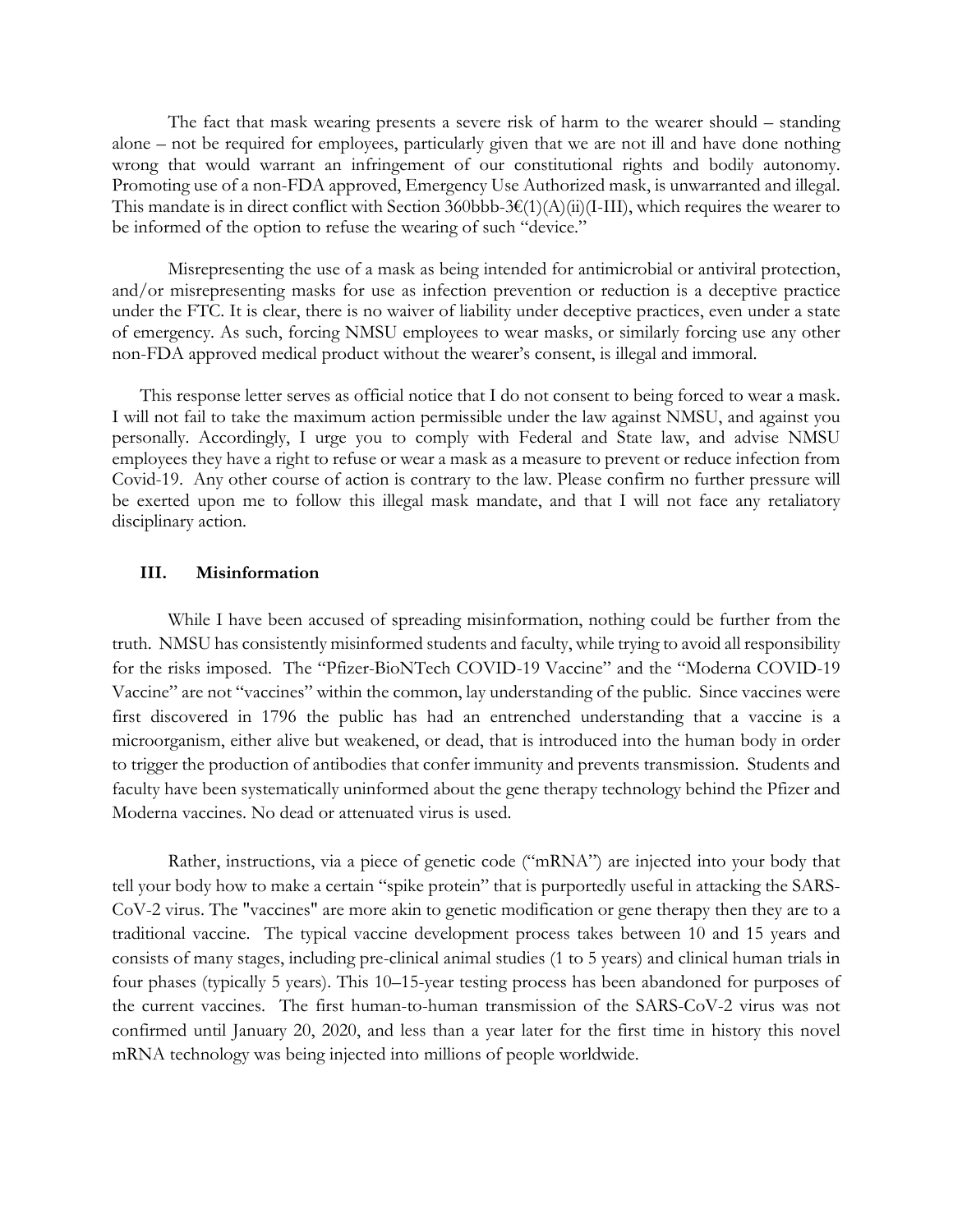The defective nature of the vaccine trials was described as follows in a federal lawsuit filed by America's Frontline Doctors against the Dept. Of Health and Human Services:

*"The vaccines were studied for only 56 days in macaques, and 28 days in mice, and then animal studies were halted. The pharmaceutical companies discarded their control groups which received placebos and in so doing squandered the opportunity to learn about the rate of long-term complications, how long protection against the disease lasts and how well the vaccines inhibit transmission. A number of studies were deemed unnecessary and not performed prior to administration in human subjects, including single dose toxicity, toxicokinetic, genotoxicity, carcinogenicity, prenatal and postnatal development, offspring, local tolerance, teratogenic and postnatal toxicity and fertility. Americans have not been properly informed of these dramatic departures from the standard testing process, and the risks they generate."* 

#### **COVID-19 Vaccine Adverse Events**

The reports to the VAERS (Vaccine Adverse Events Reporting System) database alone, should alarm anyone. As of August 6, 2021, VAERS reported 571,830 adverse events, including 12,791 deaths, from the COVID-19 vaccines.<sup>1</sup> Some of the nonfatal adverse events are quite serious including: myocarditis, miscarriage, irregular vaginal bleeding, blood clotting disorders, strokes, vascular damage and autoimmune disease. In addition, the CDC is behind on their reporting. The actual numbers are higher than those cited. In addition, it has always been stated by VAERS that only a small percentage of adverse events from vaccines are actually reported.

In a June 2021 online interview, Dr. Peter McCullough, Vice Chief of Internal Medicine at Baylor University, who has testified before Congress on COVID-19 issues, revealed that there were whistleblowers at the CDC and the Centers for Medicare and Medicaid Services who provided information that supported an estimate of at least **50,000 deaths** so far as a result of the COVID-19 vaccines in the USA.<sup>2</sup>

Although in Europe a different COVID-19 vaccine has been used, it is not a traditional vaccine and has the MRNA technology used by Pfizer and Moderna. Many EU countries suspended vaccination due to the number of serious side effects and deaths. The figures for the E.U., which is about half of Europe are shocking. The EudraVigilance database in Europe reports that through July 3, 2021, there were 17,503 deaths and 1,687,527 injuries following COVID-19 shots.3 Half of the injuries, 837,588, were very serious injuries.

Fifty-seven top scientists and doctors primarily from Central and South America are calling for an immediate end to all vaccine COVID-19 programs.<sup>4</sup> Other physician-scientist groups have made similar calls, among them: Canadian Physicians, Israeli People's Committee, Frontline COVID- 19

<sup>1</sup> https://www.openvaers.com/covid-data

<sup>&</sup>lt;sup>2</sup> https://www.bitchute.com/video/rKP61hruGxIt/ (@ 18:36 and thereafter).

<sup>3</sup> https://www.globalresearch.ca/17503-dead-1-7-million-injured-50-serious-reported-european-union-databaseadverse-drug-reactions-covid-19-shots/5749719

<sup>4</sup> https://en-volve.com/2021/05/08/57-top-scientists-and-doctors-release-shocking-study-on-covid-vaccines-anddemand-immediate-stop-to-all-vaccinations/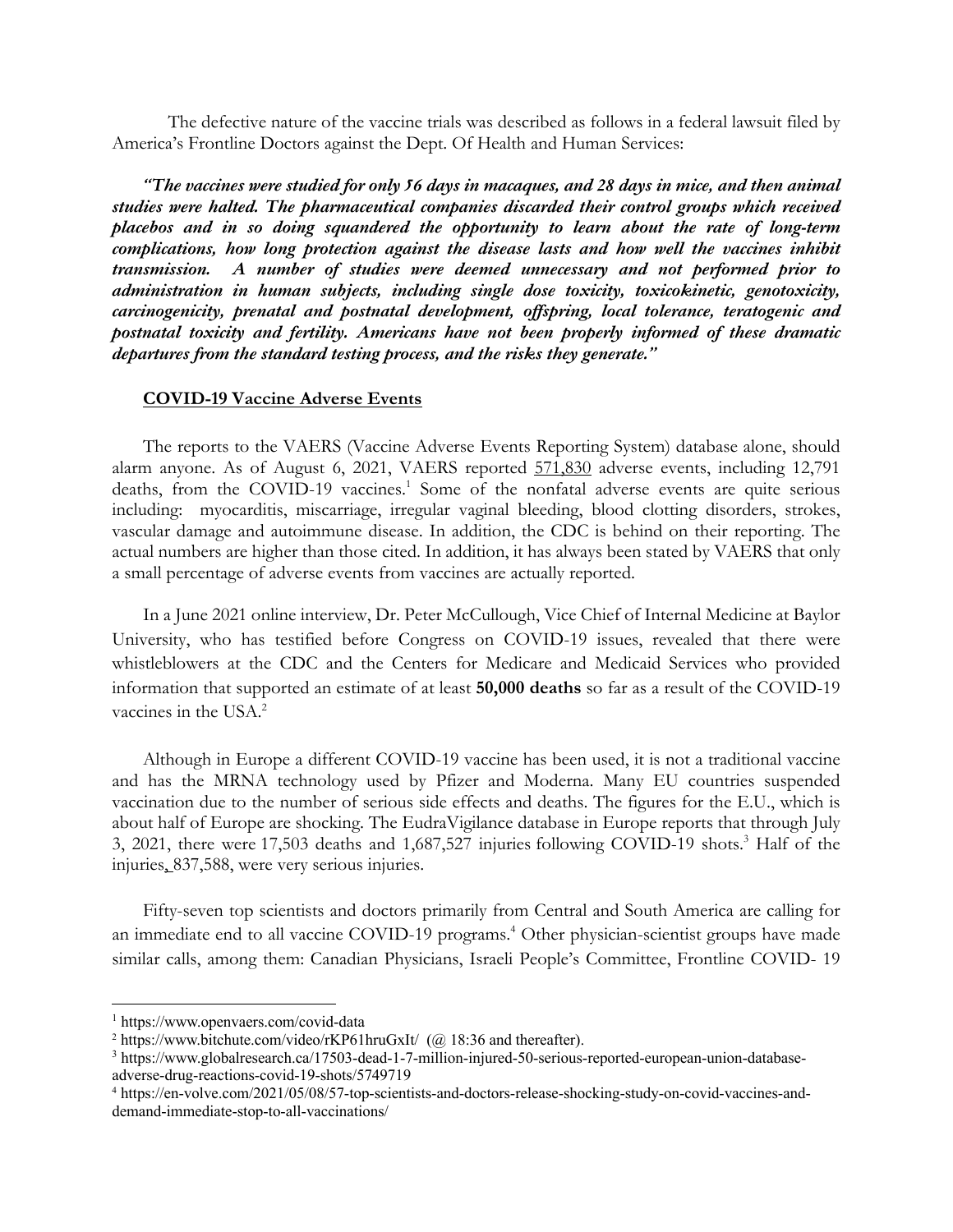Critical Care Alliance, World Doctors Alliance, Doctors 4 Covid Ethics, and America's Frontline Doctors. These are healthcare professionals in the field who are seeing the catastrophic and deadly results of the rushed vaccines, as well as reputed professors of science and medicine, including the physician with the greatest number of COVID-19 scientific citations worldwide.

Finally, there is no scientific consensus that the vaccines are effective. There are numerous cases of vaccinated individuals contracting COVID-19. In addition, the testing done by Moderna and Pfizer were only able to determine that the vaccines decreased symptoms if one contracted COVID-19, not that they prevented transmission of the virus to others. Since they do not prevent contracting the disease and there is no evidence they prevent transmission, there is no compelling need for your employees to be vaccinated. This has been confirmed by Dr. Fauci. When asked whether people who get a Covid-19 vaccine could still pass on SARS-CoV-2 to others: "That's a good question. We don't know that yet. We do not know if the vaccines that prevent clinical disease also prevent infection."

The FDA has said: "Most vaccines that protect from viral illnesses also reduce transmission of the virus that causes the disease by those who are vaccinated. While it is hoped this will be the case, the scientific community does not yet know if the Pfizer-BioNTech COVID-19 Vaccine will reduce such transmission."

## **Constitutional Rights to Make One's Own Choices as to Medical Treatment**

The United States Constitution, as well as the State of New Mexico's Constitution, protect the fundamental rights of "we the people." These rights are inherent and are guaranteed by the mere fact that we were born human. All persons are born equally free, and have certain natural, inherent and inalienable rights, among which are the rights of enjoying and defending life and liberty, of acquiring, possessing and protecting property, and of seeking and obtaining safety and happiness. N.M. Const. art. II,  $\sqrt{4}$ 

The right to life and liberty includes what courts have called the "zone of privacy" and "right to bodily integrity" and has been articulated in many Supreme Court cases, including *Griswold v. State of Connecticut*, 381 U.S. 479, 85 S.Ct. 1678, 14 L.Ed.2d 510 (1965) and *Roe v. Wade,* 410 US 113 (1973).

The United States Supreme Court has said: "T**he principle that a competent person has a constitutionally protected liberty interest in refusing unwanted medical treatment may be inferred from our prior decisions.**" *Cruzan v. Director, Mo. Dept. of Health*, 497 U.S. 261, 278, 111 L. Ed. 2d 224, 110 S. Ct. 2841 (1990). The Court continued: "This notion of bodily integrity has been embodied in the requirement that informed consent is generally required for medical treatment. Justice Cardozo, while on the Court of Appeals of New York, aptly described this doctrine: '**Every human being of adult years and sound mind has a right to determine what shall be done with his own body …. The logical corollary of the doctrine of informed consent is that the patient generally possesses the right not to consent, that is, to refuse treatment**.'" (emphasis added) Cruzan, at 269-270.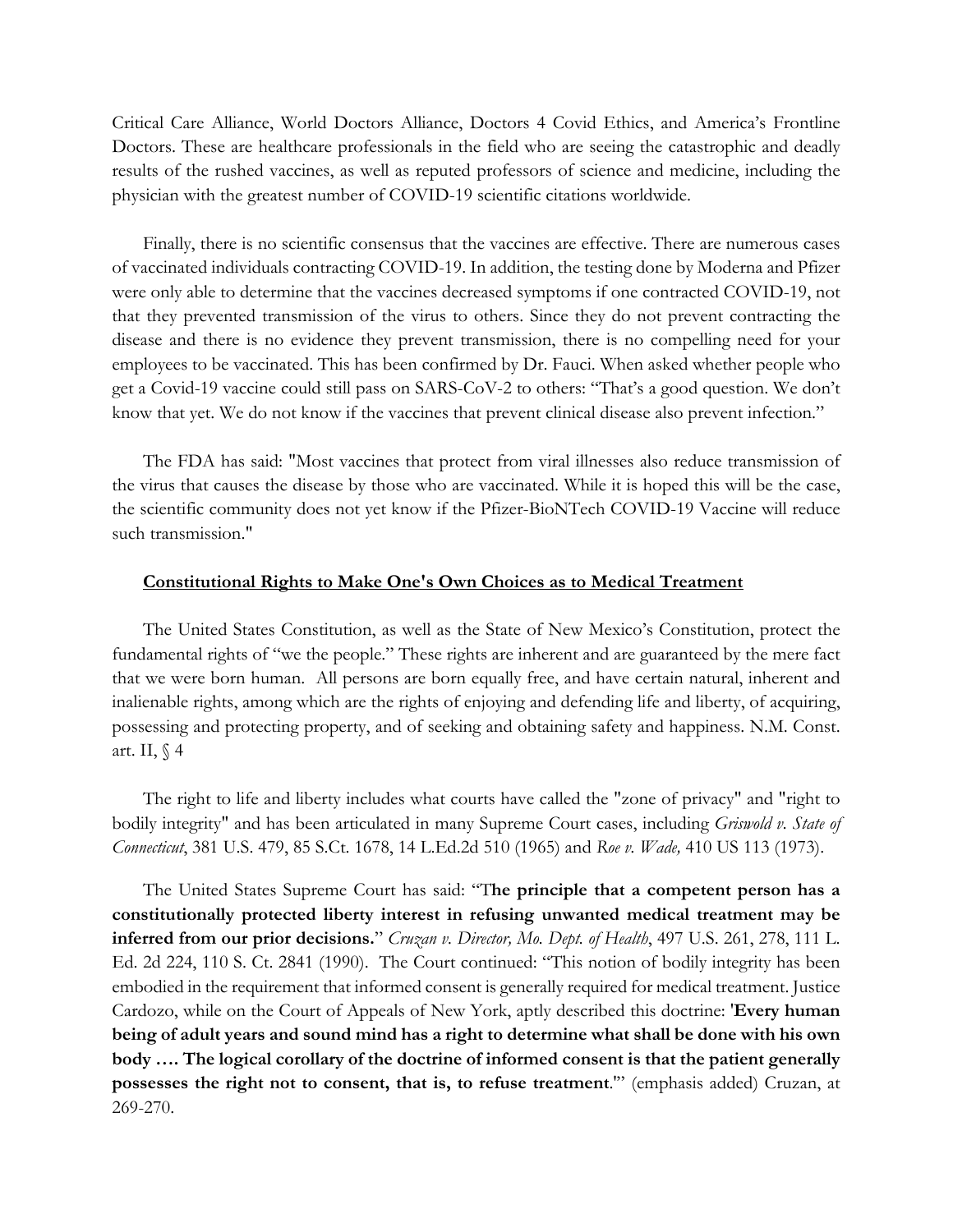If NMSU accepts funds from the government or take directives from the government, NMSU could be held accountable where constitutional rights are involved. By acting on Governor Lujan Grisham's vaccine mandates, you are acting under "color of state law" which could make you liable for under 42 USC 1983.

NMSU employees that enforce these directives can also be held liable. Any staff that is involved in the enforcement of a mandatory vaccination policy could be held liable. 42 USC 1983 is the federal law by which persons whose constitutional rights were violated can bring an action for damages. It states in relevant part: *"Every person* who, under color of any statute, ordinance, regulation, custom, or usage, of any State or Territory or the District of Columbia, subjects, or causes to be subjected, any citizen of the United States or other person within the jurisdiction thereof to the deprivation of any rights, privileges, or immunities secured by the Constitution and laws, shall be liable to the party injured in an action at law…."

Additionally, if NMSU does not provide for a medical exemption or religious exemption, a claim by the undersigned could be asserted under the New Mexico's Human Rights Act or through the EEOC if I am terminated for refusing to be vaccinated.

The undersigned also has protection under the New Mexico Whistleblower's Act which protects not only vocal whistleblowers but also employees who are fired for standing on their legal rights such as the right to make one's own medical decisions.

# **IV. Disruption of Educational Process Resulting in intimidation of students and disenrollment.**

The undersigned affirmatively states NMSU has disrupted the educational process through its illegal mandates and relies on the aforementioned studies as evidence. NMSU has not only affected the instruction methods of the undersigned through coercion, but has declined making reasonable accommodations based on the legal arguments provided above. Requests to transition in-person classes to an online format were made in writing and over the phone to Finance Department Head Ken Martin, College of Business Associate Dean Daniel James, and former College of Business Dean Jim Hoffman in advance of the school semester. These requests were denied.

Regarding the claim of student intimidation, the recorded video that has been reviewed by the university, clearly and unequivocally shows the undersigned informing students that they will not get in trouble for leaving the classroom and reporting my choice to not wear a mask to my department head or the dean of the business college. Many took me up at my suggestion, showing no threats were made, and that some students, in fact, reported my conduct without comment. Conversely, I have received numerous messages, emails, and contacts where students, past and present, praised my conduct because they felt it liberated them from NMSU's coercive tactics, intimidation, and bullying.

The undersigned is aware of many students that failed to enroll in NMSU prior to the start of the semester because of their concerns of vaccine and mask policies. NMSU professor and alum Paula